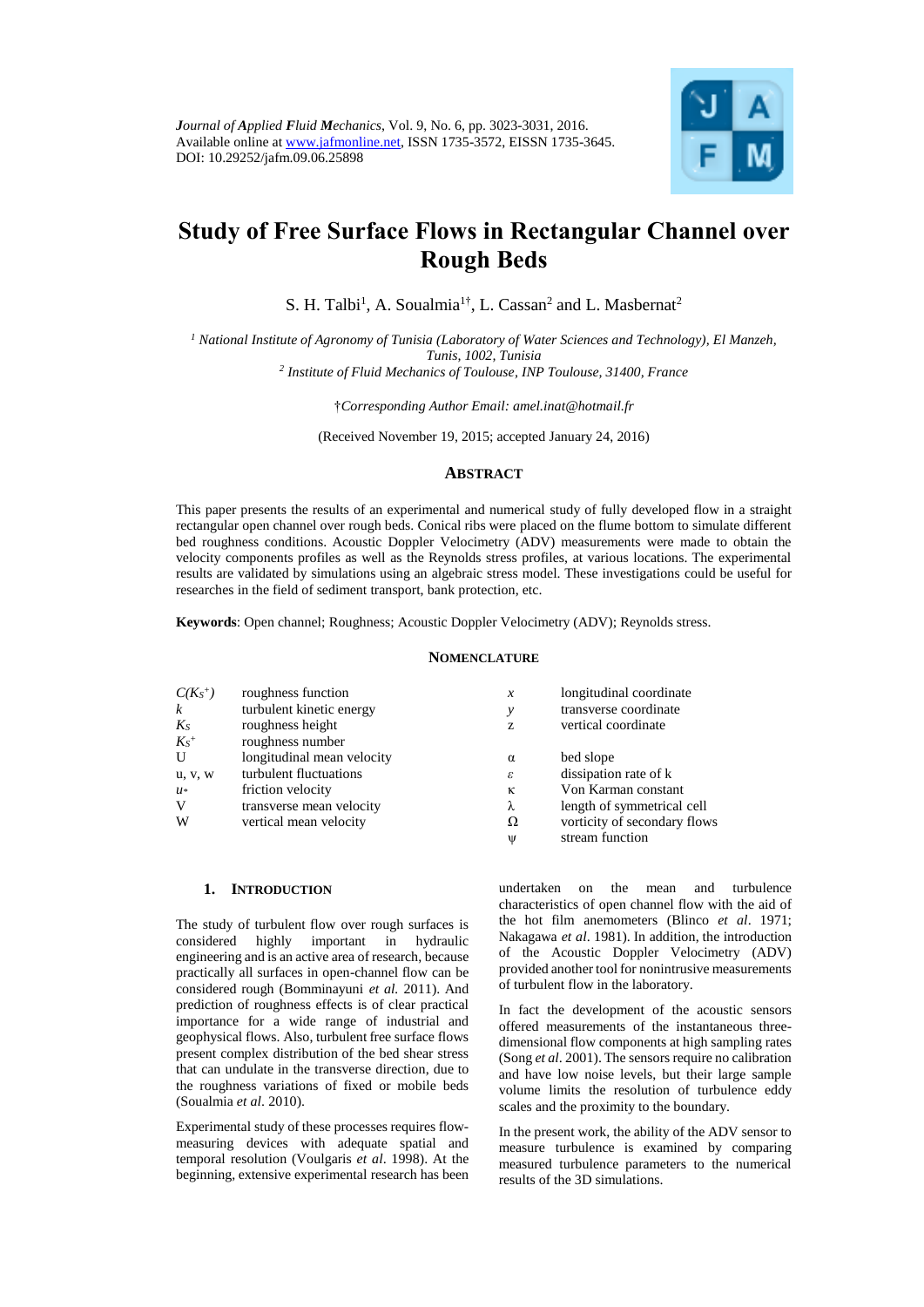## **2. MEAN MOMENTUM BALANCE FOR FULLY DEVELOPED FLOWS**

Fully developed flows are considered in straight rectangular open channels with constant bed slope α. Let  $(x, y, z)$  be an orthogonal coordinate system in which x and y are the longitudinal and transverse coordinates, and the z-axis is normal to the channel bottom. The components of the mean velocity and the turbulent fluctuations in the x, y and z coordinate directions are denoted by U, V, W and u, v, w, respectively.

The flow being fully developed in the x-direction, all the mean quantities are only dependent on y and z coordinates and we can express the equations for the mean motion in terms of the quantities (U, Ψ, Ω), in which Ψ and  $\Omega$  are the stream function and the vorticity of secondary flows, respectively. Neglecting the effect of the viscosity, the equations of U, Ψ,  $\Omega$  (the 3D model) can be wrote as:

$$
\frac{\partial VU}{\partial y} + \frac{\partial WU}{\partial z} = \frac{\partial}{\partial z}(-\overline{u}\overline{w}) + \frac{\partial}{\partial y}(-\overline{w}) + g\sin\alpha
$$
 (1)

$$
\frac{\partial V\Omega}{\partial y} + \frac{\partial W\Omega}{\partial z} = -\frac{\partial^2}{\partial y \partial z} (\overline{w^2} - \overline{v^2}) + (\frac{\partial^2}{\partial z^2} - \frac{\partial^2}{\partial y^2})(-\overline{vw})
$$
(2)

$$
\nabla^2 \psi = -\Omega, \quad V = \frac{\partial \psi}{\partial z}, \quad W = -\frac{\partial \psi}{\partial y}
$$
 (3)

The prediction of the mean velocity field from Eq. (1) to Eq. (3), requires second-order closure models of the Reynolds stresses notably allowing an accurate calculation of the turbulence anisotropy term

 $\frac{\partial^2 (w^2 - v^2)}{\partial y \partial z}$  that plays a main role in the generation of the secondary flow vorticity (Eq. (2)).

#### **3. NUMERICAL FRAMEWORK**

#### **3.1 Algebraic Reynolds Stress Model**

In the 3D model (Eq.  $(1)$ , Eq.  $(2)$  and Eq.  $(3)$ ), the turbulent stresses were expressed by a model issued from the Reynolds stress transport model of Gibson and Rodi, including surface proximity functions to simulate the effects of the wall and the free surface on the turbulence anisotropy. In fact the components of the Reynolds tensor present in Eqs. (1) and (2) were written as (Gibson and Rodi. 1989):

$$
-\overline{uv} = C_{\mu y} \frac{k^2}{\varepsilon} \frac{\partial U}{\partial y} \quad ; \quad -\overline{uw} = C_{\mu z} \frac{k^2}{\varepsilon} \frac{\partial U}{\partial z}
$$
  
and 
$$
-\overline{vw} = C_{\mu 0} \frac{k^2}{\varepsilon} \left( \frac{\partial V}{\partial z} + \frac{\partial W}{\partial y} \right)
$$
(4)

$$
C_{\mu y} = \frac{1 - C_2}{C_1 + \hat{P} - 1} \frac{\overline{v^2}}{k} ; C_{\mu z} = \frac{1 - C_2 + \frac{3}{2} C_2 c_2 f}{C_1 + \hat{P} - 1 + \frac{3}{2} c_1 f} \frac{\overline{w^2}}{k}
$$
(5)

$$
(C_1 + \hat{P} - 1)\frac{\overline{v^2}}{k} = \frac{3}{2}(C_1 - 1) + \frac{3}{2}C_2\hat{P}(1 + c_2f) + c_1\frac{\overline{v^2}}{k}f + G_{v,ES}
$$
 (6a)

$$
G_{v,ES} = 2(1 - C_2)(-\frac{\overline{v^2}}{\varepsilon} \frac{\partial V}{\partial y} - \frac{\overline{vw}}{\varepsilon} \frac{\partial V}{\partial z}) - 2c_2 C_2 f(-\frac{\overline{w^2}}{\varepsilon} \frac{\partial W}{\partial z} - \frac{\overline{vw}}{\varepsilon} \frac{\partial W}{\partial z})
$$
 (6b)

$$
(C_1 + \hat{P} - 1 + 2c_1 f) \frac{\overline{w^2}}{k} = \frac{3}{2} (C_1 - 1) + \frac{3}{2} C_2 \hat{P} (1 - 2c_2 f) + G_{w, ES} \tag{7a}
$$

$$
G_{w,ES} = 2(1 - C_2 + 2C_2 c_2 f)(-\frac{\overline{vw}}{\varepsilon} \frac{\partial W}{\partial y} - \frac{\overline{w^2}}{\varepsilon} \frac{\partial W}{\partial z})
$$
 (7b)

 $\hat{P} = P/\varepsilon$  is the ratio between the turbulent kinetic energy and its dissipation rate  $\varepsilon$ ; C<sub>1</sub>, C<sub>2</sub>, c'<sub>1</sub> and c'<sub>2</sub> are constants. In Eqs.  $(6)$  to  $(7)$ , the surface proximity function  $\bar{f} = f_b + f_s$  only contains the contributions  $f_b$  of the bottom and  $f_s$  of the free surface to the turbulence anisotropy increase ; in the test cases considered here there are not lateral walls. For the functions  $f_b$  and  $f_s$ , the expressions proposed by Gibson and Rodi were adopted:  $f=f_b+f_s$ , with

$$
f_b = \frac{L(1-\xi)^2}{ah\xi} \quad ; \quad f_s = \frac{L\xi^2}{ah(1-\xi)} \tag{8}
$$

$$
V\frac{\partial k}{\partial y} + W\frac{\partial k}{\partial z} = \frac{\partial}{\partial y}(c_k \frac{\overline{v^2}}{k} \frac{k^2}{\varepsilon} \frac{\partial k}{\partial y}) + \frac{\partial}{\partial z}(c_k \frac{\overline{w^2}}{k} \frac{k^2}{\varepsilon} \frac{\partial k}{\partial z}) + P - \varepsilon
$$
 (9)

$$
V \frac{\partial \mathcal{E}}{\partial y} + W \frac{\partial \mathcal{E}}{\partial z} = \frac{\partial}{\partial y} (c_e \frac{\overline{v^2}}{k} \frac{k^2}{\varepsilon} \frac{\partial \mathcal{E}}{\partial y}) + \frac{\partial}{\partial z} (c_e \frac{\overline{w^2}}{k} \frac{k^2}{\varepsilon} \frac{\partial \mathcal{E}}{\partial z})
$$
  
+ 0.47  $\frac{k}{z}$  + 3.9  $\frac{\varepsilon^2}{z}$   $\frac{b_{ij} b_{ij}}{z}$   $- C_{\varepsilon^2} \frac{\varepsilon^2}{z}$  (10)

$$
+0.47 \frac{1}{\varepsilon} + 3.9 \frac{1}{k} \frac{1}{1+1.5\sqrt{b_{ij}b_{ij}}} - C_{\varepsilon 2} \frac{1}{k}
$$
  
In which  $b_{ij} = ((\overline{u_i u_j} - (2/3) k \delta_{ij})/2k)$  is

the anisotropy tensor. L is the energy containing eddy length scale, defined as  $L=k^{3/2}/\epsilon$ ; h is the water depth, ξ=z/h and a is a constant. The transport equation of the turbulent kinetic energy and the dissipation rate complete the Reynolds stress model. The model constants are listed in Table 1:

**Table 1 Constants of the model**

| тимпе т сопомним от ию пилист |  |  |  |  |                                                                                    |  |  |
|-------------------------------|--|--|--|--|------------------------------------------------------------------------------------|--|--|
|                               |  |  |  |  | $ C_1 C_2 C_1 C_2 a C_{\epsilon 1} C_{\epsilon 1} C_{\epsilon 2} c_k c_{\epsilon}$ |  |  |
|                               |  |  |  |  |                                                                                    |  |  |

The numerical method employed to solve the system of partial differential equation uses a finite volume method, and the resolution is iteratively by stone method. Because of symmetrical conditions the resolution is considered only on the half cross section of the channel. A mesh of 70 x 25 grids (leading to square cells) uniformly distributed is used. Test calculations were also carried out with coarser grids, these yielded to secondary velocities which differed by less than 2% from the obtained with the actual grids.

## **3.2 Boundary Conditions**

At the wall,  $z=0$  and  $0 \le y \le \lambda$ : The longitudinal mean velocity is given by the logarithmic law:

$$
\frac{U}{u_*} = \frac{1}{\kappa} \ln(u_* \frac{(z + z_0)}{\nu}) + C(K_s^+) \tag{11}
$$

In which  $u^*$  is the local friction velocity, z<sub>0</sub> the shift of the origin of the logarithmic law and  $C(Ks<sup>+</sup>)$  a function of the roughness number  $K_S^+ = (u \cdot K_S)/v$  in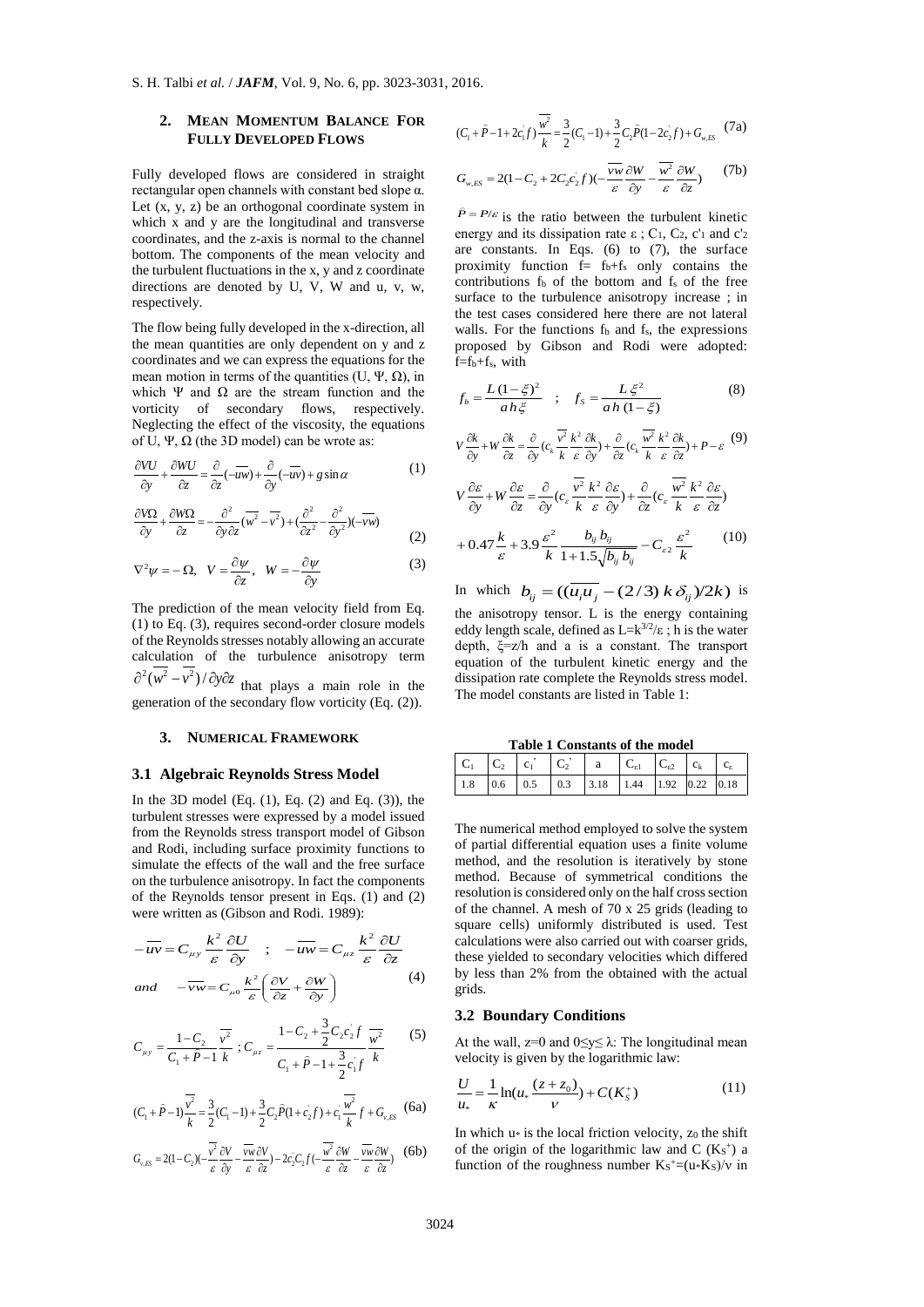which Ks is a roughness height. In the applications of the model, the transverse distribution of  $C(K<sub>S</sub><sup>+</sup>)$ and z<sup>0</sup> are determined from experiments. The wall boundary conditions for k and ε express the equilibrium between production and dissipation, as:

$$
k = C_{\mu}^{-0.5} u^{2} \quad , \quad \varepsilon = u^{3}/(\kappa(z+z_{0})) \tag{12}
$$

At the free surface and on the lateral boundaries, symmetry conditions were imposed.

$$
\frac{\partial U}{\partial y} = \frac{\partial k}{\partial y} = 0\tag{13}
$$

The boundary conditions for the secondary flow are expressed in terms of the stream function Ψ and the longitudinal vorticity  $\Omega$  taken as  $\Psi = 0$ and  $\Omega = 0$  on the limits of the integration crosssection.

## **4. EXPERIMENTAL SETUP**

All homogeneous and inhomogeneous rough bottom experiments reported in this study were conducted in a straight rectangular tilting flume that was 8m long, 1m wide and 0.5m deep (Fig. 1). The settling tank was located at the entrance to the flume and equipped with turbulence reduction screens. At the end of the channel, water was collected through a tank and recirculated with a pump. The discharge was measured with an ultrasound flow meter installed on the supply pipe.



**Fig. 1. Open channel flume used in experiments (IMFT, 2015).**

The depth of flow (h) was kept constant so that h=0.1m. Detailed information on the hydraulic and geometric conditions is given in Table. 2. All measurements are carried out at a streamwise location  $x=4.8$ m from the flume entrance, where the flow field is fully developed.

Nearly instantaneous profiles of three components of

flow velocity and turbulence characteristics in the water column were measured by using an Acoustic Doppler Velocity (Fig. 2). Measurements were carried out at a frequency of 50Hz during 3min, which guarantees reliable estimates of the mean velocities and the Reynolds stresses.

The ADV operates on a pulse-to-pulse coherent Doppler shift to provide a three-component velocity. Acoustic waves with a frequency  $f_0=10$ MHz and a speed c are emitted by a transducer (emitter). These waves pass through a water column and arrive at the measuring point which is located about 5 cm below the transducer (Firoozabadi *et al*. 2010).

At this point they are reflected by the ambient particles within the flow. The waves reflected toward the receiver have a frequency fr. The difference  $f_d=(f_0-f_r)$  is the Doppler-shift frequency. Each receiver of the ADV measures the projection of the 3D water velocity onto its bistatic axis by detecting the Doppler-shift frequency. The data of these measurements were analyzed using the free software WinADV (Song and al. 2001).



**Fig. 2.** *3-D acoustic probe.*

The channel bed is artificially roughened by conical ribs with a ratio of the roughness height  $(K<sub>S</sub>)$  to the total depth of flow (h) equal to 0.08. Also, the ratio of the pitch (p) to the roughness height equal to 2. Here, p is the pitch between consecutive roughness elements. So in this work, we studied the d-type roughness  $((p/K_S) < 5)$  (Perry *et al*. 1969).

These experimental and numerical studies were applied to two different configurations of model roughness. In a first step, we studied the structure of the flow in an open channel where the bottom is completely rough (homogeneous rough bottom). In a second step, we treated the case where the bottom presents transverse gradient of roughness (inhomogeneous rough bottom).

In these experiments, the bed forms correspond to completely rough strips or to smooth strips and rough strips of characteristic height K<sub>S</sub>, arranged in an alternate manner as indicated in (Fig. 3).

The flow depth, h, was about 10 cm resulting in a width to depth ratio (B/h) of 10. Therefore, the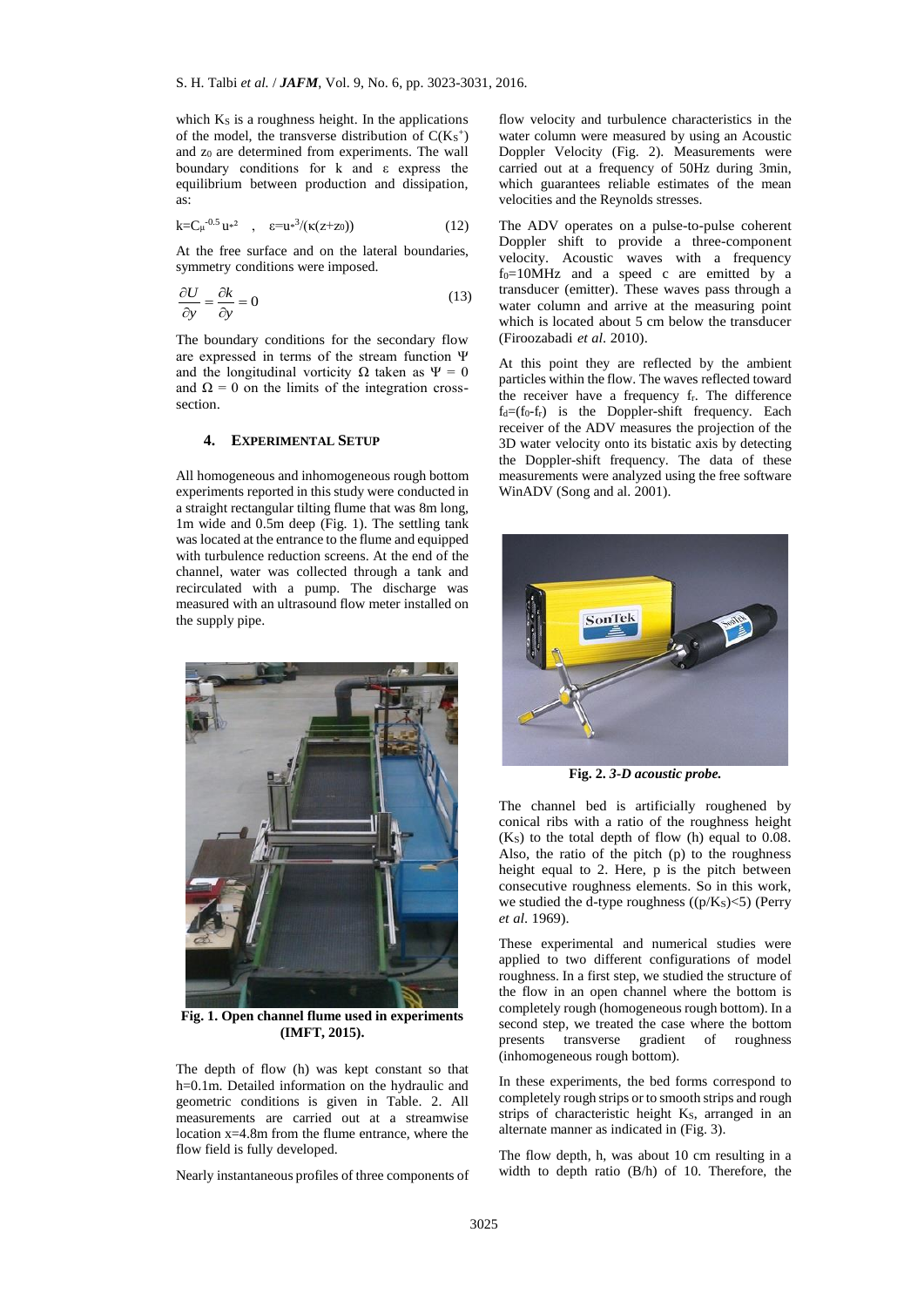channel was considered wide so that the flow in the central region of the channel was unaffected by the sidewalls, the simulations were limited to a symmetrical cell of length  $\lambda = ds + ds$  situated in the central zone of the channel. In the 3D-simulations we adopted the function  $C(Ks<sup>+</sup>)$  of the roughness number  $K_S^+$ , which is given by the expression of Naot and Emrani (1983) to account for the transition between the rough and the smooth strips:

$$
C(K_{S}^{+}) = \kappa^{-1} \ln[9K_{S}^{+} + 20(0.3K_{S}^{+2} + K_{S}^{+} + 20)^{-1}]
$$
 (14)



**Fig. 3. Shapes of the bed forms in the different roughness configurations: a) homogeneous rough bottom and b) inhomogeneous rough bottom.**

### **5. RESULTS AND DISCUSSION**

In all the figures, the experimental results are referred by the abbreviation Exp and the results of the anisotropic model are referred by the

abbreviation NPF, (for Non Parallel Flow). On the same figures are also presented results obtained by assuming the flow is parallel  $(V=W=0)$ : this case is referred by the abbreviation PF.

For our case study the acoustic probe can take measurements only in the first five centimeters close to the channel bottom. This is due to the fact that the probe measured point should be located 5 cm below the probe transducer, on other hand the acoustic probe should be entirely immersed in water.

#### **5.1 Mean Longitudinal Velocity**

In Fig. 4 we present the vertical profiles of the longitudinal velocities.



**b2)**

**Fig. 4. Longitudinal mean velocity distribution:**  a) at the channel center  $(y/\lambda=0.5)$ , b1) above the **rough strips (y/λ=0.5) and b2) above the smooth strips (y/λ=1).**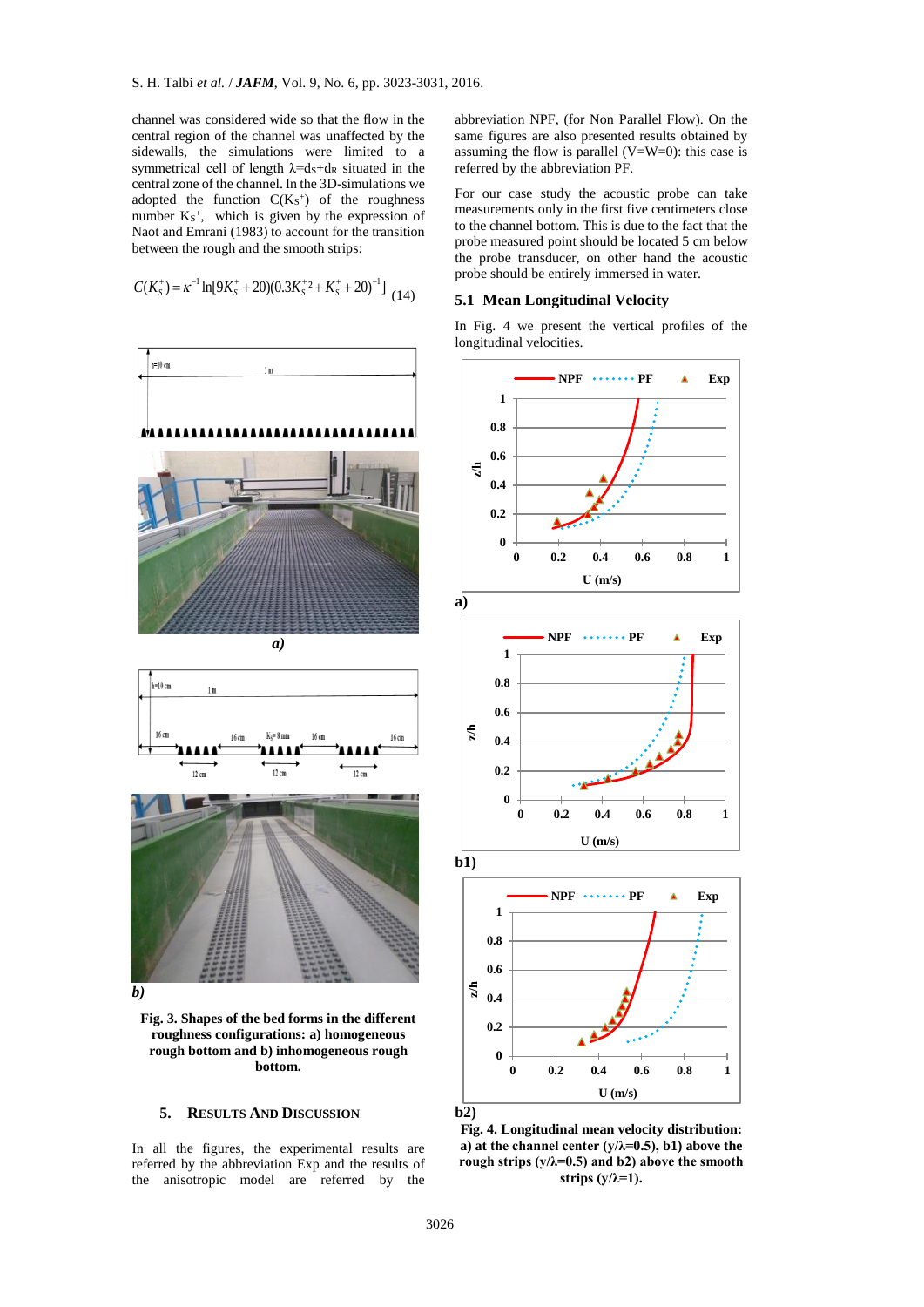#### S. H. Talbi *et al.* / *JAFM*, Vol. 9, No. 6, pp. 3023-3031, 2016.

| Different configurations      | Depth (h)<br>(cm) | Discharge $(Q)$<br>(1/s) | Fr<br>$(\text{-})$ | Slope $(\alpha)$<br>(% ) | $K_{S}$<br>(mm) | ds<br>(c <sub>m</sub> ) | $d_{R}$<br>(cm) |
|-------------------------------|-------------------|--------------------------|--------------------|--------------------------|-----------------|-------------------------|-----------------|
| Homogeneous rough<br>bottom   | 10                | 43.1                     | 0.43               | 0.2                      | 8               | 0                       | 100             |
| Inhomogeneous rough<br>bottom | 10                | 50.8                     | 0.51               | 0.2                      | 8               | 16                      | 12              |

**Table 2 Hydraulic and geometric conditions**

#### **Table 3 Experimental values of the friction velocity by various methods**

|                          | The friction velocity $u*(m/s)$ |                            |                         |  |  |  |
|--------------------------|---------------------------------|----------------------------|-------------------------|--|--|--|
| Approaches               | Homoge-                         | Inhomogeneous rough bottom |                         |  |  |  |
|                          | neous rough bottom              | Above the rough strips     | Above the smooth strips |  |  |  |
| The log law              | 0.03526                         | 0.07216                    | 0.03198                 |  |  |  |
| Reynolds shear stress    | 0.03563                         | 0.07202                    | 0.03407                 |  |  |  |
| Turbulent kinetic energy | 0.03428                         | 0.05455                    | 0.02996                 |  |  |  |
| Mean friction velocity   | 0.03505                         | 0.06624                    | 0.03200                 |  |  |  |

**Table 4 Deviations of u\* from the mean value**

|                          | The deviations of $u$ <sup>*</sup> from the mean value $(\%)$ |                            |                         |  |  |
|--------------------------|---------------------------------------------------------------|----------------------------|-------------------------|--|--|
| Approaches               | Homoge-                                                       | Inhomogeneous rough bottom |                         |  |  |
|                          | neous rough bottom                                            | Above the rough strips     | Above the smooth strips |  |  |
| The log law              | $+0.58$                                                       | $+8.93$                    | $-0.07$                 |  |  |
| Reynolds shear stress    | $+1.64$                                                       | $+8.72$                    | $+6.46$                 |  |  |
| Turbulent kinetic energy | $-2.22$                                                       | $-17.65$                   | $-6.38$                 |  |  |

The experiment matches correctly with the non parallel flow (NPF) simulation above the rough strips (Fig. a) and (Fig. 4-b1) and illustrates the important effect of secondary motions. Similarly, above the smooth strips (Fig. 4-b2), the experiments results are near the non parallel flow (NPF) simulations.

## **5.2 Techniques for Estimating Friction Velocity**

In the present work, we focus on the profile methods for the determination of the friction velocity u\*, taking advantage of the detailed quasi-instantaneous full depth ADV profiles of all three velocity components. We will evaluate the logarithmic profile method, the Reynolds stress method and in addition, apply the turbulent kinetic energy (k) method.

### **a) Logarithmic Velocity Profile Method**

The logarithmic velocity profile method is widely used in open channel flow and river studies (Nezu and Nakagawa 1993). It has the advantage that no independent estimate of  $z_0$  is needed, because  $u^*$ depends only on the slope of the profile, not the intercept.

The logarithmic velocity distribution is described by the Von Karman-Prandtl equation (Eq. (11)). Shear velocity is determined using velocity profile data, particularly those measured in the inner layer (Guo *et al*. 2008).

Comparison of selected measured velocity profiles and the log law is given in (Fig. 5) in which the log law is plotted as a solid line.

These results show that the measured velocity profiles agree well with the log law in the inner region.

#### **b) Reynolds shear stress method**

When turbulence measurements are available, local mean shear velocity can be determined from the measured Reynolds stress distribution in the constant stress layer where stress within the water column only varies slightly from bottom stress τ (Kim *et al*. 2000). It can be expressed as:

$$
u^2_* = -\overline{u'w'}\tag{15}
$$

Where u' and w' are the velocity fluctuations of the longitudinal and vertical components, respectively. The overbar denotes time mean values.

On Fig. 6 we present the vertical profiles of the Reynolds shear stress, normalized by the square of the friction velocity.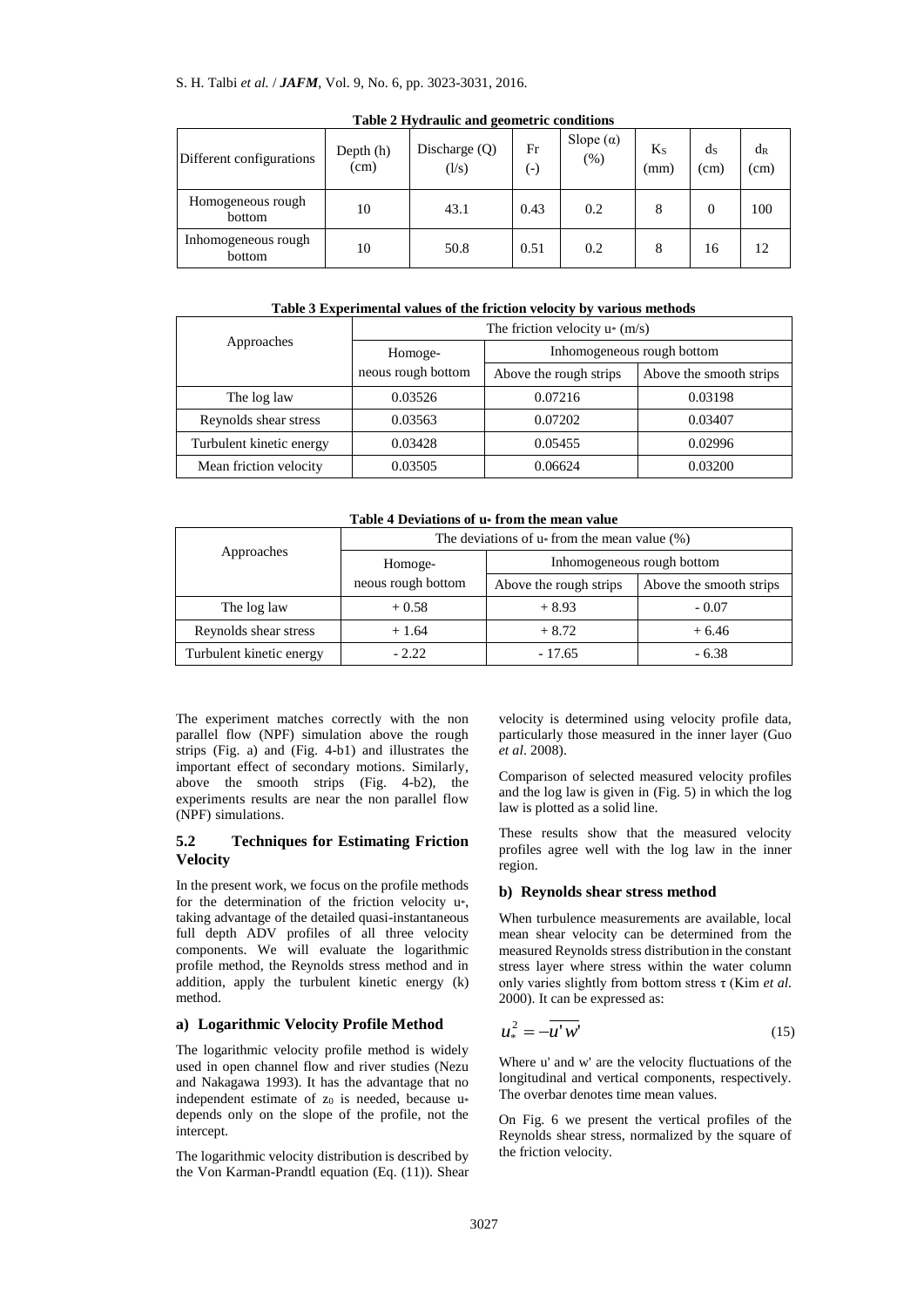

**Fig. 5. Comparison of measured longitudinal velocity and Log law: a) at the channel center**   $(y/\lambda=0.5)$ , b1) above the rough strips  $(y/\lambda=0.5)$ and b2) above the smooth strips  $(y/\lambda=1)$ .

Figure 6 clearly shows that the measured velocity distributions fit better with the NPF simulation. So this confirms the existence of the secondary currents in turbulent flows as well as their effect on the structure of the flow.

## **c) Turbulent Kinetic Energy Method**

Bed shear stress can be obtained from turbulent

velocity fluctuations through k calculations. k is defined as:

$$
k = 0.5 \, \overline{\left(u^2 + v^2 + w^2\right)} \tag{16}
$$





**Fig. 6. Vertical profiles of the turbulent shear stress: a) at the channel center (y/λ=0.5), b1) above the rough strips (y/λ=0.5) and b2) above the smooth strips(y/λ=1).**

Where v' is the fluctuating transversal velocity component. Linear relationships between k and shear stress have been formulated (Townsend 1976). Soulsby (1980) found that the average ratio of shear stress to k is constant: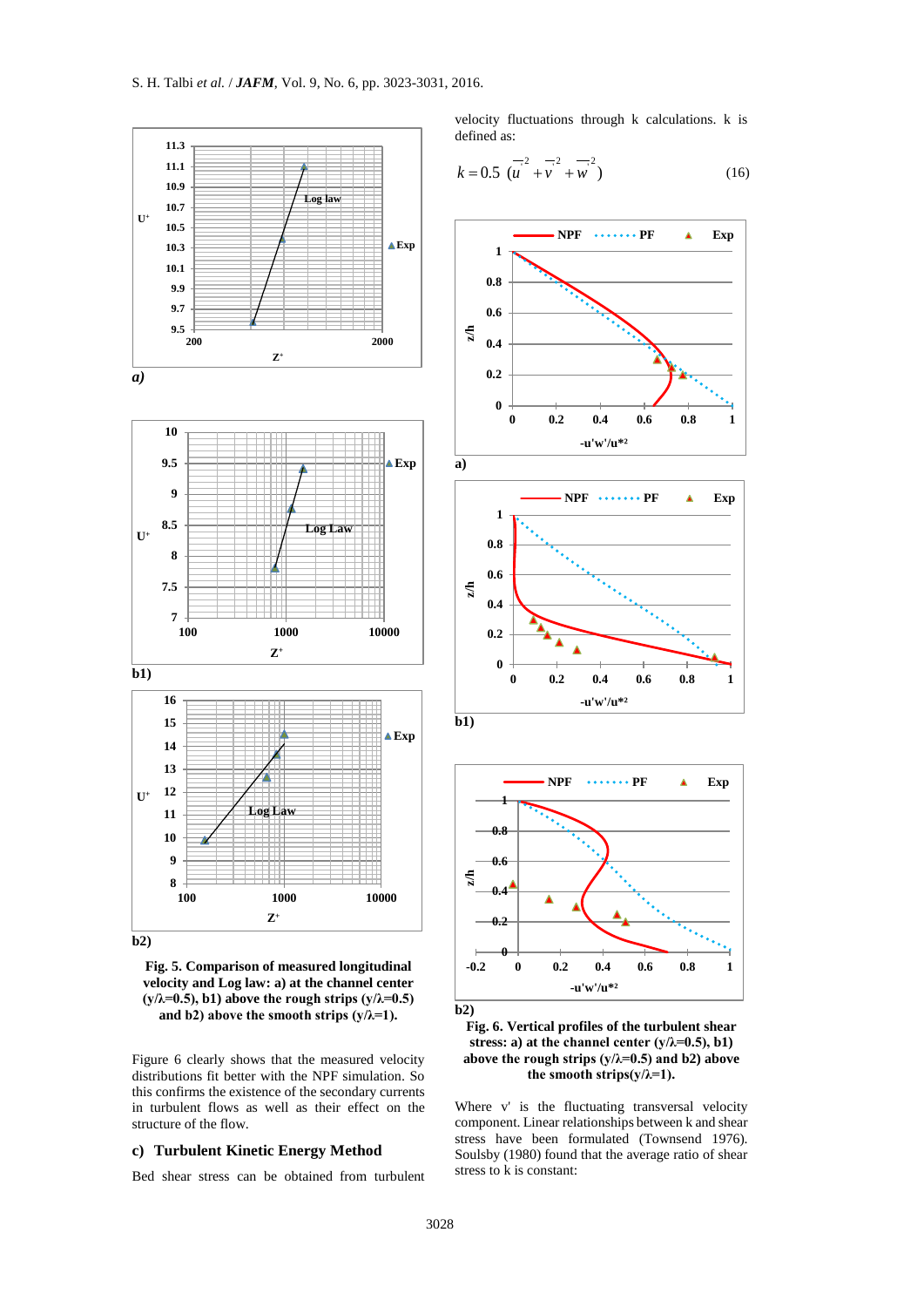$$
\tau = \beta \, \rho \, k \tag{17}
$$

Therefore,

$$
u_* = \sqrt{\beta \ k} \tag{18}
$$

Where  $\beta$  is proportionality constant. For oceanic conditions, Soulsby (1980) suggested  $\beta$ =0.2 while Stapleton and Huntley (1995) applied  $\beta$ =0.19 which is also used for atmospheric boundary layers.

So, we obtain:

$$
u_* = \sqrt{0.2 \ k} \quad When \qquad z \to 0 \tag{19}
$$







So to determine the experimental values of the friction velocity we used three methods. Firstly,  $u^*$  is estimated by fitting a logarithmic profile to the measured velocities, secondly, we used the profiles of the Reynolds shear stress -u'w'. Finally, we tested the turbulent kinetic energy. The friction velocity values obtained using the different methods for all the experiments are summarized as follow in the Table 3.

The experimental values obtained by these three methods are generally acceptable and are very close to the average value. So, results from all methods fall into a range of -17.31% and +9.17% variability from the mean value.

The estimates obtained from the log law and the Reynolds shear stress methods reasonably agree, while the results deduced from the turbulent kinetic energy method are within 17.31% of the mean value over inhomogeneous rough bottom.

The friction velocities deviations from the mean value are shown in the following table.

The average value of the experimentally friction velocity determined from these three methods are presented in Fig. 8.



**velocity: a) homogeneous rough bottom and b) inhomogeneous rough bottom.**

In the case where the bottom is completely rough and with applying the symmetry condition (wide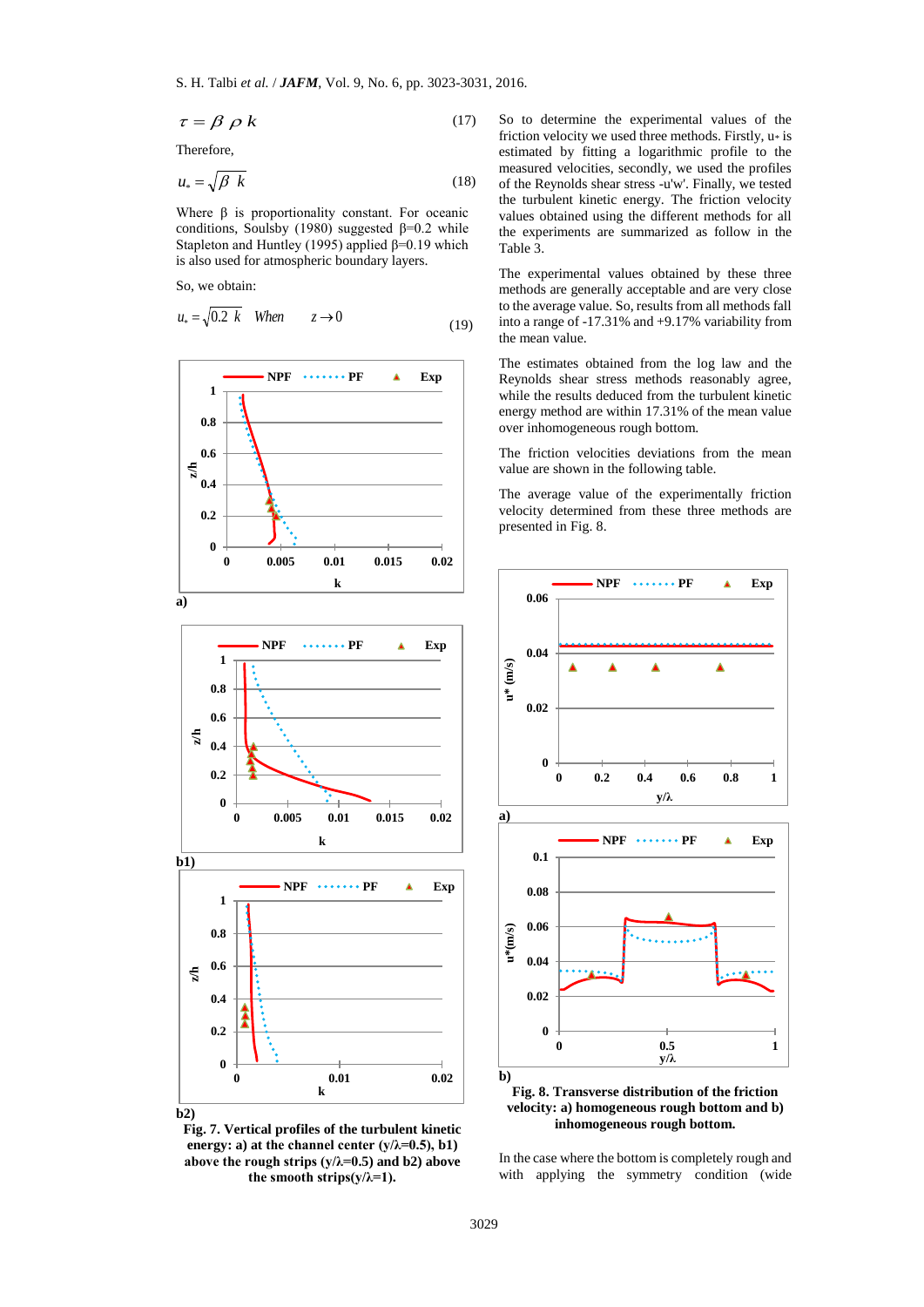channel), the friction velocity remains constant throughout the channel bandwidth (λ). On the other hand over inhomogeneous rough bottom (Fig. 8 (b)) we observed the effect of the sharp roughness change on the distribution of u\*, and a good agreement with experimental results. The differences between NPF and PF simulations underline the effects of secondary flows that increase the bottom friction above the rough strips and decrease it above the smooth strips.

Figures 9 and 10 show calculated (a) and measured (b) secondary currents in the considered part of the channel cross section.



**b)**

#### **Fig. 9. Secondary currents velocity vector over homogeneous rough bottom: a) Simulation b) Experiment.**

Over the homogeneous rough bottom, some deviations from measurements are found in the location of the vortex core and in the size of the vortices.



**b)**

#### **Fig. 10. Secondary currents velocity vector over inhomogeneous rough bottom: a) Simulation b) Experiment.**

Over the non-homogeneous rough bottom, the numerical simulations reported on Fig. 10-a confirmed the experiments: well reproduction of the cellular organization of the secondary flows, which are oriented from the rough zone towards the smooth one. Also, the downward movement of the fluid over the rough strips and the upward movement over the

smooth strips is matched quite accurately.

#### **5. CONCLUSION**

In this study, measurements of the mean and turbulence characteristics in open channel flows over rough beds were carried out using a 3D Acoustic Doppler Velocimetry. Firstly, experimental measurements have been carried out from homogeneous and inhomogeneous rough bottom to document the turbulence structure in the vicinity of the bottom wall. Secondly, 3D-simulations were achieved using an anisotropic algebraic Reynolds stress model to check the experiments. A relatively good agreement between measurements and the 3D calculations was obtained. So, the reported experiments can constitute benchmark test cases allowing the improvement and validation of numerical models.

#### **ACKNOWLEDGEMENTS**

The authors acknowledge the cooperation of the National Polytechnic Institute of Toulouse (INPT), and also the members of HydroEco group worked under the Institute of Fluid Mechanics of Toulouse (IMFT), specially Ms. Pascale Laurens for her help during the experiments.

### **REFERENCES**

- Bagherimiyab, F. and U. Lemmin (2013). Shear velocity estimates in rough bed open channel flow. *Earth surface processes and landforms* 38, 1714-1724.
- Bomminayuni, S. and T. Stoesser (2011). Turbulence statistics in an open-channel flow over a rough bed. *Journal of Hydraulic Engineering 13*7(1), 1347-1358.
- Bonakdari, H., F. Larrarte and L. Lassabatere (2008). Turbulent velocity profile in fully-developed open channel flows.
- Chen, X. and Y. M. Chiew (2003). Response of velocity and turbulence to sudden change of bed roughness in open-channel flow. *Journal of Hydraulic Engineering* 129(1), 35-43.
- Firoozabadi, B., H. Afshin and A. Bagherpour (2010). Experimental investigation of turbulence specifications of turbidity currents. *Journal of Applied Fluid Mechanics 3*(1), 63- 73.
- Florens, E., O. Eiff and F. Y. Moulin (2013). Defining the roughness sublayer and its turbulence statistics. *Experiments in fluids* 54(4), 1-15.
- Gibson, M. M. and W. Rodi (1989). Simulation of free surface effects on turbulence with a Reynolds stress model. *Journal of Hydraulic Research 2*7(1), 233-245.
- Guo, J. and P. Y. Julien (2008). Application of the modified log-wake law in open channels.